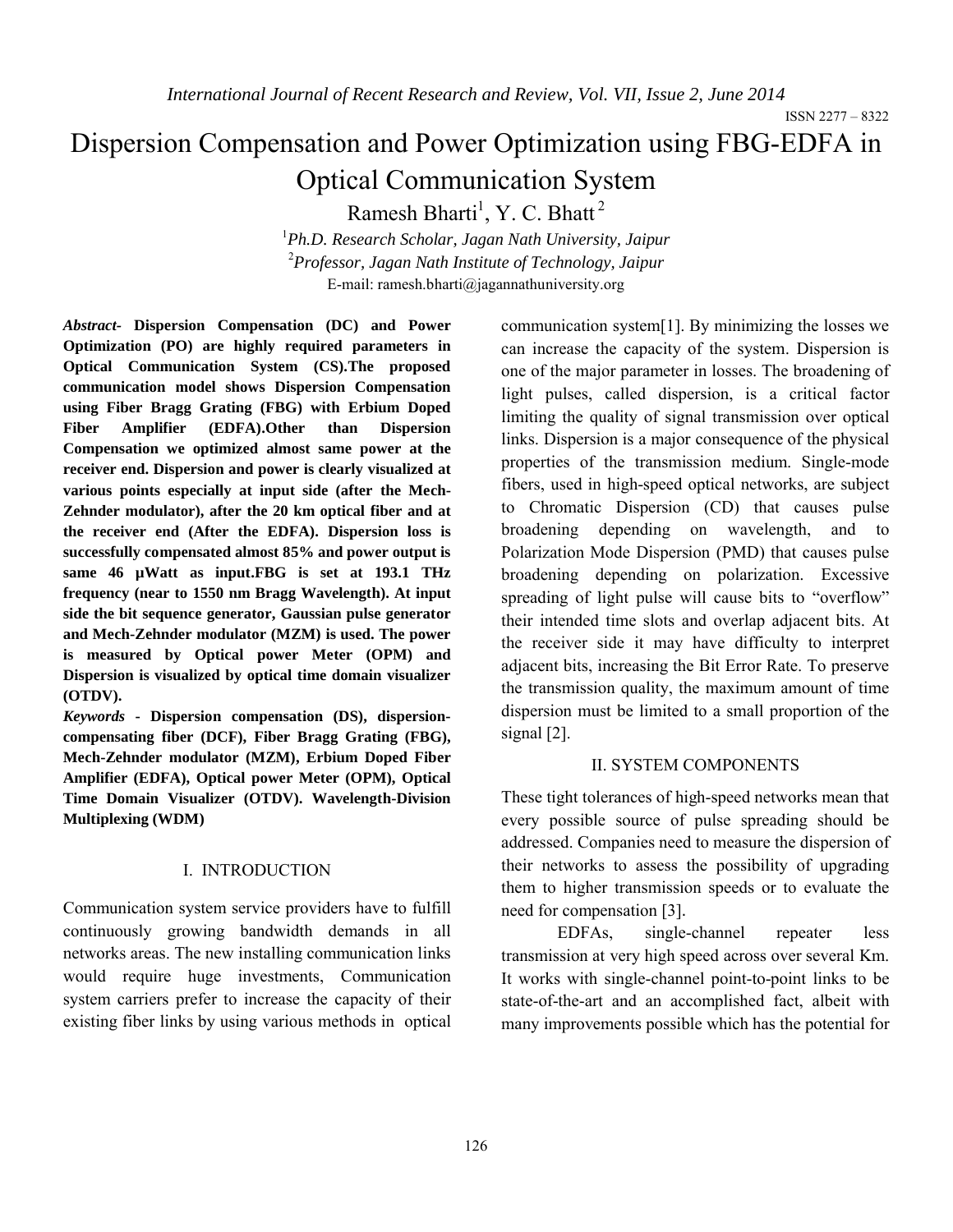much higher speeds and longer distances communication. The required rates of data transmission among many users have been increasing at an impressive pace for the past several years, it is a highly desirable goal to eventually connect many users with a high-bandwidth optical communication system by employing wavelength-division multiplexing (WDM) technology, a simple multiuser system may be a pointto-point link simultaneously [4].

EDFA owing to the large gain (which can be greater than 30 dB), the low noise characteristics, and the low insertion loss, the EDFA has been the predominant choice for implementing the optical preamplifier receiver in long-haul system experiments, particularly at high bit rates. The preamplifier in the optical front end is an analog circuit with a fixed-gain preamplifier. The front-end output signal level will follow the variation of the input optical power [5].

A fiber Bragg grating (FBG) is a periodic variation of the refractive index of the fiber core along the length of the fiber. The principal property of FBGs is that they reflect light in a narrow bandwidth that is centered about the Bragg wavelength,  $\lambda_B$ , which is given by

$$
\lambda_{\rm B} = 2N_{\rm eff} \Lambda, \tag{1}
$$

where,  $\Lambda$  = spatial period (or pitch) of the periodic variation,

 $N<sub>eff</sub>$  = effective refractive index for light propagating in a single mode.

The refractive index variations are formed by exposure of the fiber core to an intense optical interference pattern of ultraviolet light. The capability of light to induce permanent refractive index changes in the core of an optical fiber has been named photosensitivity [6].

Bragg gratings have a periodic index structure in the core of the optical fiber. Light propagating in the Bragg grating is backscattered slightly by fresnel reflection from each successive index defects. Normally, the amount of backscattered light is very small except when the light has a wavelength in the region of the Bragg wavelength,  $\lambda_B$ . At the Bragg wavelength, each back reflection from successive index defects is in phase with the next one. The back reflections add up coherently and a large reflected light signal is obtained. The reflectivity of a strong grating can approach 100 percent at the Bragg wavelength, whereas light at wavelengths longer or shorter than the Bragg wavelength pass through the Bragg grating with negligible loss. The optical pitch (*N*effΛ) of a Bragg grating contained in a strand of fiber is changed by applying longitudinal stress to the fiber strand [7-9].

The grating is assumed to have a sinusoidal perturbation of constant amplitude, Δ*n.* The reflectivity of the grating is determined by three parameters:

(1) coupling coefficient, κ,

- (2) mode propagation constant,  $\beta = 2\pi \text{Neff}/\lambda,$  (2)
- (3) grating length, *L.*

The coupling coefficient, κ, which depends only on the operating wavelength of the light and the amplitude of the index perturbation,  $\Delta n$ , is given by

$$
\kappa = (\pi/\lambda)\Delta n. \tag{3}
$$

The most interesting case is when the wavelength of the light corresponds to the Bragg wavelength. The grating reflectivity, *R,* of the grating is then given by the simple expression,

$$
R = \tanh^2\left(\kappa L\right),\tag{4}
$$

The product κ*L* can be used as a measure of grating strength. For  $\kappa L = 1, 2, 3$ , the grating reflectivity is, respectively, 58, 93, and 99 percent. A grating with a κ*L*  greater than one is termed a strong grating, whereas a weak grating has κ*L* less than one shows the typical reflection spectra for weak and strong gratings [10].

The other important property of the grating is its bandwidth, which is a measure of the wavelength range over which the grating reflects light. The bandwidth of a fiber grating that is most easily measured is its full width at half-maximum,  $\Delta \lambda_{\text{FWHM}}$ , of the central reflection peak, which is defined as the wavelength interval between the 3-dB points. That is the separation in the wavelength between the points on either side of the Bragg wavelength where the reflectivity has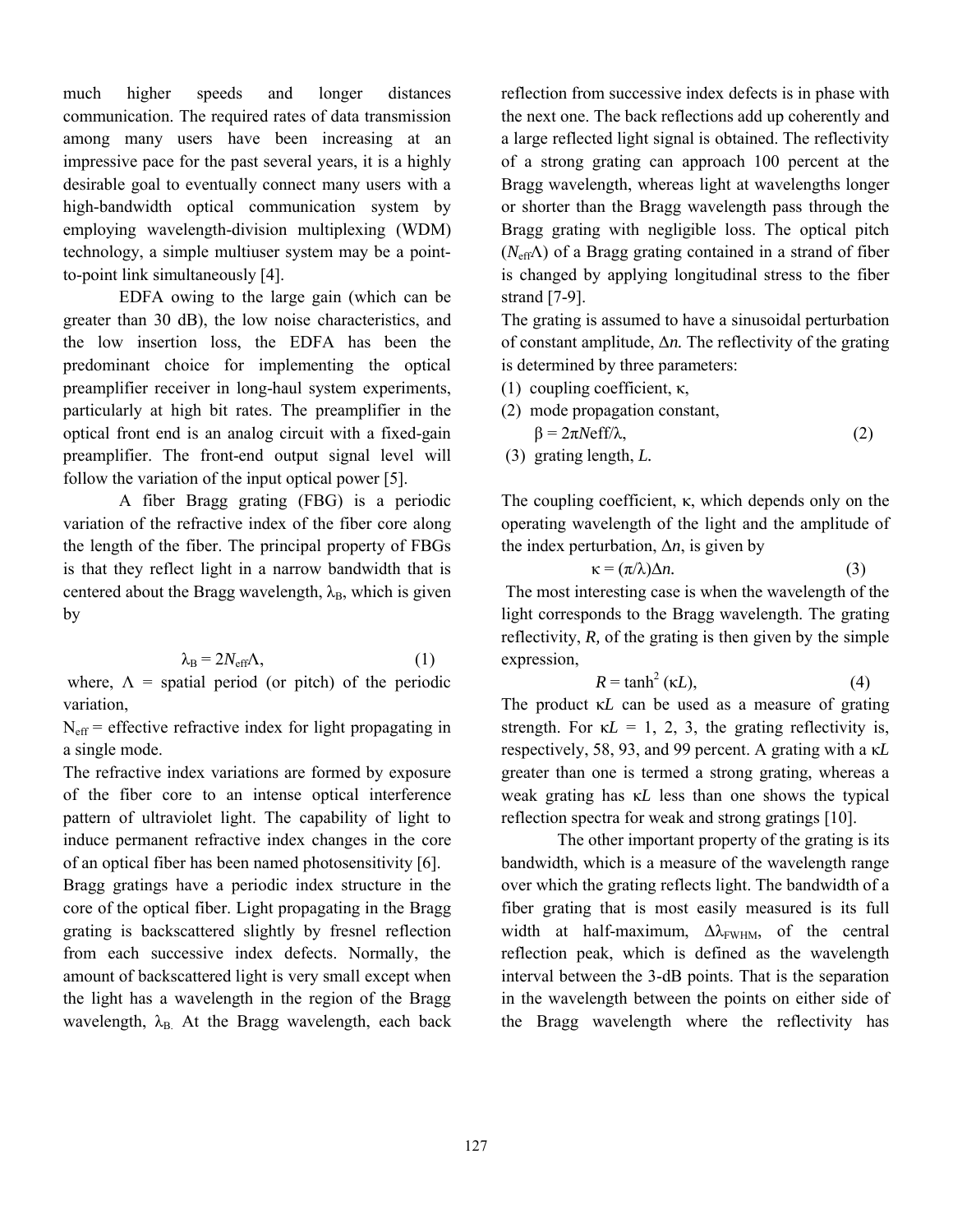decreased to 50 percent of its maximum value. However, a much easier quantity to calculate is the bandwidth, 50 percent of its maximum value.<br>
uch easier quantity to calculate is the<br>  $\lambda_0 = \lambda_0 - \lambda_B,$  (5)

$$
\Delta\lambda_0 = \lambda_0 - \lambda_B, \tag{5}
$$

where  $\lambda_0$  is the wavelength where the first zero in the reflection spectra occurs. This bandwidth can be found by calculating the difference in the propagation constants, avelength where the first zero<br>spectra occurs. This bandwidth can be<br>ing the difference in<br>onstants,<br> $\beta = \beta_0 - \beta_B$ , (6)

$$
\Delta \beta_0 = \beta_0 - \beta_{\rm B},\tag{6}
$$

Where,  $\beta_0 = 2\pi N_{\text{eff}}/\lambda_0$  is the propagation constant at wavelength  $\lambda_0$  for which the reflectivity is first zero, and wavelength  $\lambda_0$  for which the reflectivity is first zero, and  $\beta_B = 2\pi N_{\text{eff}}/\lambda_B$  is the propagation constant at the Bragg wavelength for which the reflectivity is maximum. [11]. Tapering of the coupling coefficient along the grating length can also be used for dispersion compensation when the signal wavelength lies within the stop band, when the signal wavelength lies within the stop band, and the grating acts as a reflection filter. FBG can be used for dispersion compensation if the wavelength of the incident signal is offset from the center of' the stop band such that the signal spectrum sees a linear variation of the group delay [12]. dependent if the wavelength of<br>the signal is offset from the center of the stop<br>the that the signal spectrum sees a linear<br>of the group delay [12].<br>III. SYSTEM DESIGN<br>osed optical system is designed by using the<br>thodology

#### III. SYSTEM DESIGN

The proposed optical system is designed by using the above methodology provides an all-optical, solution for the dispersion problem. So this special kind of fiber, known as the dispersion-compensating fiber (DCF), was developed for this purpose. Dispersion-(DCF), was developed for this purpose. induced degradation of the optical signal is caused by the phase factor acquired by spectral components of the pulse during propagation inside the fiber.



All dispersion-management schemes implement an Fig. 1 Dispersion compensation using DCF<br>All dispersion-management schemes implement an<br>optical dispersion-compensating "filter". If nonlinear effects are negligible, such a filter can be placed at the transmitter end, or at the receiver end, or somewhere along the fiber link. Consider the simplest situation shown schematically in Fig. 1, where a dispersioncompensating filter is placed just before the receiver. All the operation is tuned to the wavelength 1550 nm. compensating filter is placed just before the receiver.<br>
All the operation is tuned to the wavelength 1550 nm.<br>
Fig. 2 shows the system diagram of optical communication system for dispersion compensation. effects are negligible, such a filter can be placed at the transmitter end, or at the receiver end, or somewhere along the fiber link. Consider the simplest situation shown schematically in Fig. 1, where a dispersion-



Fig.2 Plot of optical communication system for dispersion compensation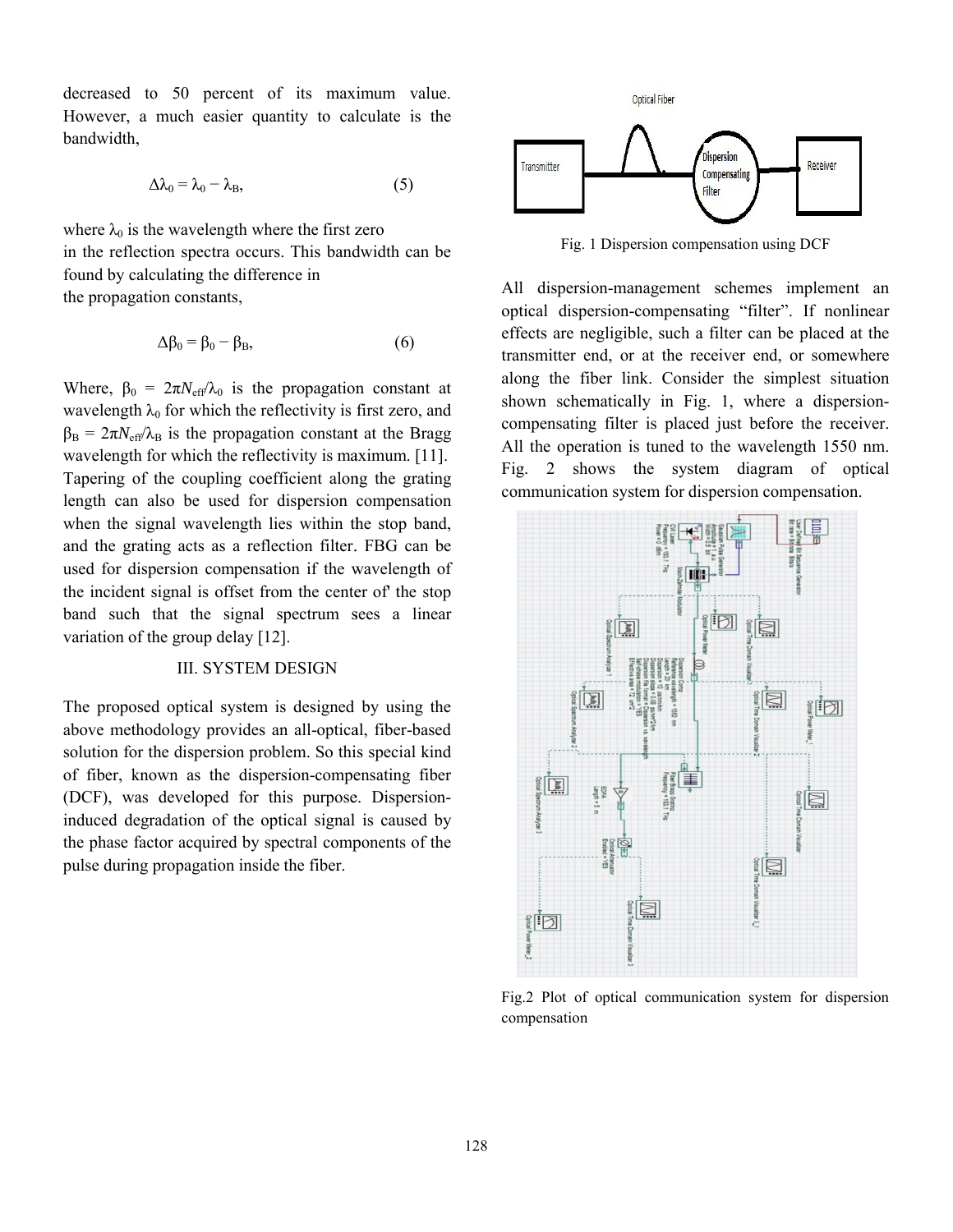#### IV. SIMULATIONS AND RESULTS

The complete work represents the method to recover the losses which occur due to dispersion. The proposed design System helpful to compensate the losses using EDFA-FBG model. The Gaussian Light Beam is generated at the input end with user defined sequence. The power loss and the dispersion loss is successfully recovered. We measured the power and light beam at input, output and before the receiver. The result shows that we received the almost same power  $46 \mu$ Watt at the output as applied at input. The Dispersion losses are also minimized and it is shown in Fig.3 measured by OTDV at input, mid and output level. Similarly, the Fig.4 shows the measured power at the same end.



Fig.3 Plot of waveform which shows dispersion loss and compensation at input, middle and the output sides

| <b>Optical Power Meter</b><br>888888,881E6<br>W<br>288833.389cm           | Signal Index:<br><b>Total Power</b> | $\mathbb{Z}$<br>lo.<br>Ė<br>$\overline{\phantom{a}}$ |
|---------------------------------------------------------------------------|-------------------------------------|------------------------------------------------------|
| <b>Optical Power Meter</b><br>8 8 9 8 9 8 8 8 6 F<br>١w<br>188880.389 dem | Signal Index:<br><b>Total Power</b> | $\mathbb{Z}$<br>10<br>Ë<br>$\blacktriangledown$      |
| <b>Optical Power Meter</b><br>888888,3586<br>W<br>188833.333<br>dBm       | Signal Index:<br><b>Total Power</b> | $^{23}$<br>10<br>Ë<br>$\overline{\phantom{a}}$       |

Fig.4 Plot of measured power at input middle and the output side

## V. CONCLUSION

The plots for the designs under investigation depict that device designed with FGB and EDFA will compensate the Dispersion losses up to 85%. Using FBG-EDFA model we successfully recovered the same power as inserted at the input end. The proposed system can be further modified using similar devices with different parameters.

#### VI. REFERENCES

- [1] Russell, P., *Photonic Crystal Fibers.* Science, 2003, 299(5605), pp. 358-362.
- [2] G. P. Agrawal, *Fiber-Optic Communication Systems,*  Wiley Series in Microwave and Optical Engineering,K. Chang (ed.), John Wiley and Sons, New York, 1992.
- [3] P. C. Becker, N. A. Olsson, and J. R. Simpson, *Erbium-Doped Fiber Amplifiers, Fundamentals andTechnology,* Academic Press, San Diego, 1999, 139–140.
- [4] J.-M. P. Delavaux and J. A. Nagel, "Multi Stage Erbium-Doped Fiber Amplifier Design," *IEEE Journal of Lightwave Technology* 13:703–720 (1995).
- [5] E. Desurvire, *Erbium-Doped Fiber Amplifiers, Principles and Applications,*Wiley-Interscience, NewYork, 1994, 337–340.